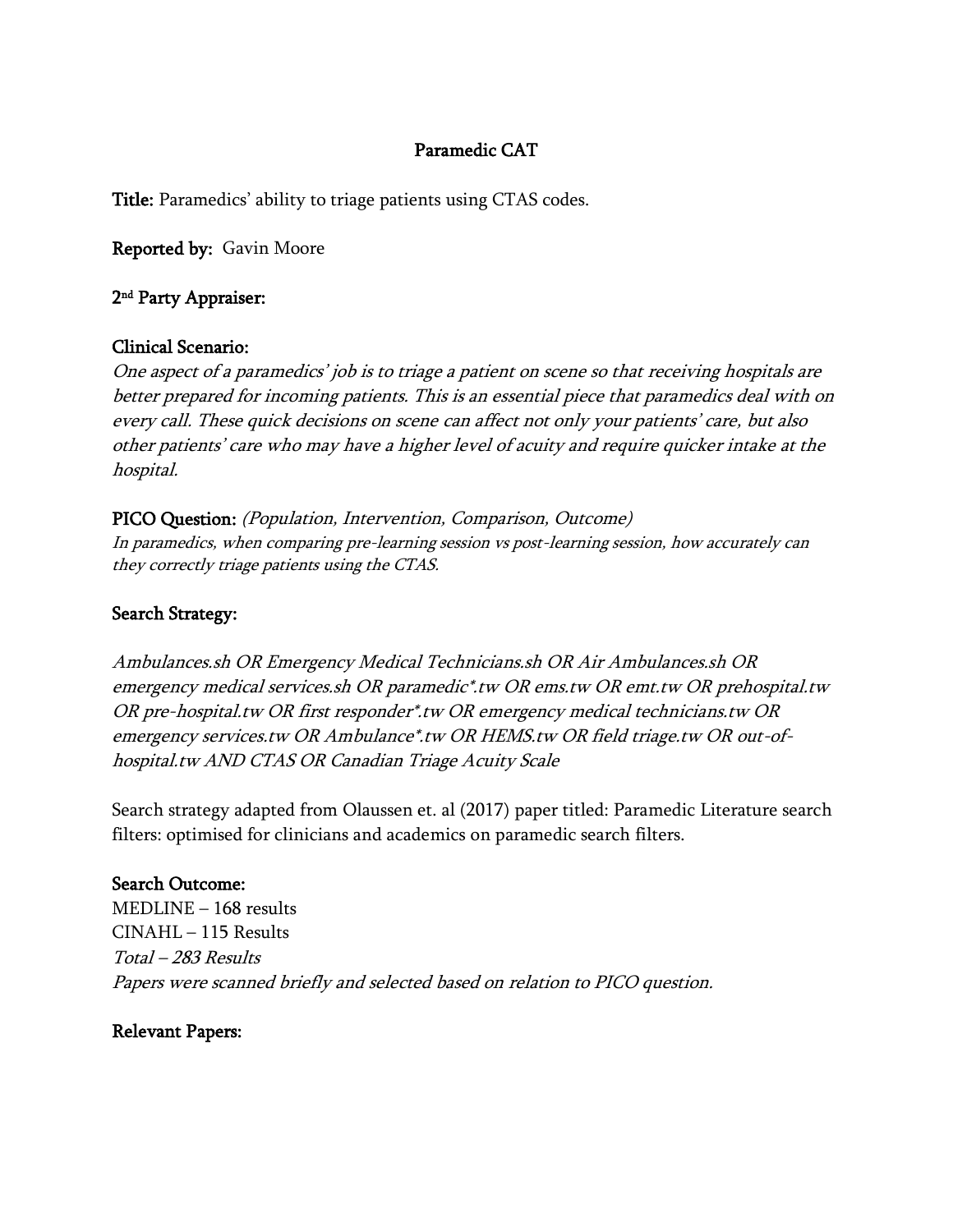| AUTHOR, DATE                                                                                    | POPULATION:<br><b>SAMPLE</b><br><b>CHARACTERISTICS</b>                                                                                                                                       | <b>DESIGN</b>                                                                 | <b>OUTCOMES</b>                                                                                                                                                               | <b>RESULTS</b>                                                                                                                                                                                                               | STRENGTHS &<br>WEAKNESSES                                                                                                                                                                                                                                                                                                                                                                                                                                                                                                                                                                                          |
|-------------------------------------------------------------------------------------------------|----------------------------------------------------------------------------------------------------------------------------------------------------------------------------------------------|-------------------------------------------------------------------------------|-------------------------------------------------------------------------------------------------------------------------------------------------------------------------------|------------------------------------------------------------------------------------------------------------------------------------------------------------------------------------------------------------------------------|--------------------------------------------------------------------------------------------------------------------------------------------------------------------------------------------------------------------------------------------------------------------------------------------------------------------------------------------------------------------------------------------------------------------------------------------------------------------------------------------------------------------------------------------------------------------------------------------------------------------|
| Atack, L., Rankin, J.,<br>& Then, K. (2005).                                                    | 23 Emergency Nurses<br>across Canada.                                                                                                                                                        | Surveys, Chart<br>Audit and<br>Interviews<br>Cross-sectional<br>study         | To see if 6-week<br>online course will<br>improve emergency<br>nurse's ability to<br>triage patients using<br>the CTAS.<br>Learning online and<br>retention of<br>information | Nurses ability to<br>triage patients were<br>deemed more<br>thorough, accurate<br>and consistent.<br>There was 99.7%<br>agreement between<br>CTAS graduates<br>and expert<br>reviewers within<br>one triage level.           | Strengths:<br>- The study found<br>that an online<br>course improved<br>nurses triage<br>practice<br>- The study<br>incorporated<br>participants from<br>all over Canada.<br>- Identifying new<br>strategies to<br>teach concepts<br>through online<br>medium<br>Weakness:<br>- Small population<br>size<br>- Different<br>profession, not<br>paramedics<br>- Didn't compare<br>their triage<br>abilities prior to<br>the 6-week<br>online course<br>- Didn't have<br>inclusion/<br>exclusion criteria<br>and/or a reason<br>to why they<br>interviewed so<br>few nurses when<br>there were 176<br>eligible nurses |
| Leeies, M., French,<br>C., Strome, T.,<br>Weldon, E., Bullard,<br>M., & Grierson, R.<br>(2017). | <b>EMS</b> including Primary<br>Care Paramedics and<br>Advanced Care<br>Paramedics from the<br>Winnipeg Fire and<br>Paramedic Service<br><b>Emergency Department</b><br><b>Triage Nurses</b> | Prospective,<br>observational<br>Cohort Study<br>Patients age 17 and<br>older | Assessment of<br>Paramedics and<br>Emergency<br>Department Nurses<br>interrater reliability<br>of CTAS codes.                                                                 | "when compared to<br>the triage nurses,<br>EMS tended to<br>score patients equal<br>or lower for CTAS<br>1,2,3 patients, but<br>tended to score<br>equal or higher for<br>CTAS 4 and 5<br>Patients" (Leeies et<br>al., 2017) | Strengths:<br>- Large number of<br>participants<br>(14,378)<br>- Data collected<br>prospectively<br>- Both EMS and<br>ED nurses were<br>trained prior to<br>data collection<br>using the same<br>standardized                                                                                                                                                                                                                                                                                                                                                                                                      |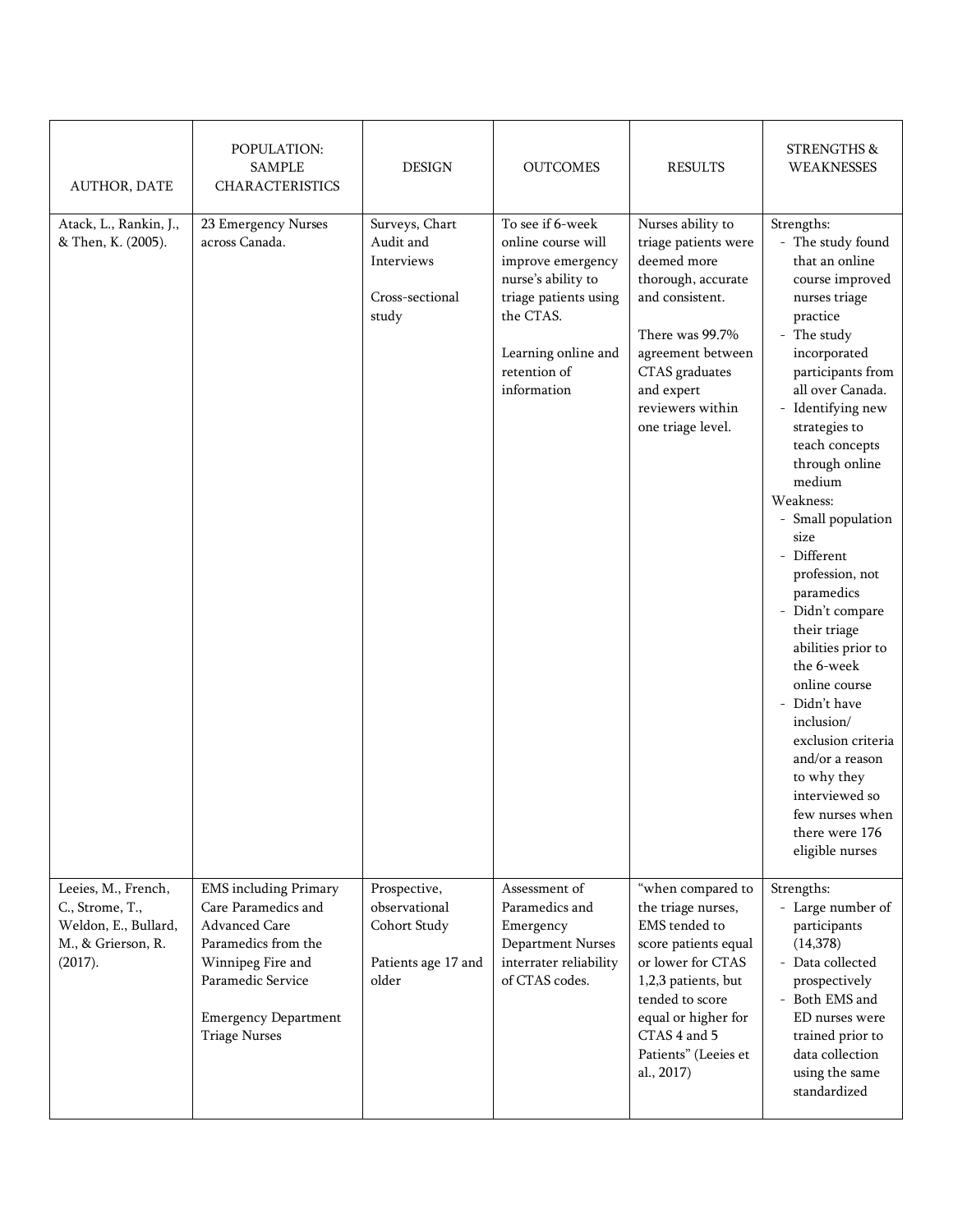|                                                                                                 |                                                                          |                                                                                 |                                                                                                                                                                                                                                                                                                                                                              | "EMS providers can<br>assign CTAS scores<br>during routine<br>clinical practice<br>with moderate<br>interrater<br>reliability<br>compared to ED<br>triage nurses"<br>(Leeies et al., 2017)                                                                                                                                                                              | curriculum<br>Weakness:<br>- Comparing<br>results of CTAS<br>scores to other<br>health care<br>providers instead<br>of against an<br>objective policy<br>or guideline.<br>Allowing for<br>nurses and EMS<br>subjectivity to<br>potentially<br>intertwine.<br>- "Triage Drift"<br>hard to factor<br>into results,<br>which can<br>override a<br>previously<br>calculated CTAS<br>score based on<br>patients already<br>present in the<br>Emergency<br>Department. |
|-------------------------------------------------------------------------------------------------|--------------------------------------------------------------------------|---------------------------------------------------------------------------------|--------------------------------------------------------------------------------------------------------------------------------------------------------------------------------------------------------------------------------------------------------------------------------------------------------------------------------------------------------------|-------------------------------------------------------------------------------------------------------------------------------------------------------------------------------------------------------------------------------------------------------------------------------------------------------------------------------------------------------------------------|------------------------------------------------------------------------------------------------------------------------------------------------------------------------------------------------------------------------------------------------------------------------------------------------------------------------------------------------------------------------------------------------------------------------------------------------------------------|
| Smith, D. T., Snyder,<br>A., Hollen, P. J.,<br>Anderson, J. G., &<br>Caterino, J. M.<br>(2015). | EMS and fire from the<br>Columbus Division of<br>Fire. (1,500 employees) | Descriptive<br>correlational study<br>Secondary analysis<br>of patient database | "this study sought<br>to determine if a<br>relationship exists<br>between<br>paramedics' triage<br>scores and<br>emergency nurses'<br>scores in the<br>emergency<br>department using 2<br>common 5-level<br>triage instruments,<br>as well as to<br>determine whether<br>either instrument<br>correlates with<br>patient admission."<br>(Smith et al., 2015) | Paramedics found<br>to be relatively<br>accurate using a<br>structured triage<br>system.<br>Little correlation<br>between CTAS<br>codes and ESI<br>codes to determine<br>whether or not<br>patients would be<br>admitted or<br>discharged.<br>There is little<br>uniformity in<br>paramedic and<br>emergency<br>department<br>triaging systems<br>and<br>communication. | Strengths:<br>- Good<br>preliminary<br>results looking at<br>CTAS and ESI<br>triaging systems<br>and their<br>compatibility<br>(not much<br>research in this<br>area)<br>- Paramedics were<br>provided with a<br>pre-training<br>PowerPoint<br>session and test<br>to ensure they<br>understood the<br>CTAS scale.<br>They were also<br>given manuals to<br>refer to on calls.<br>- Good step for<br>creating a<br>multidisciplinary<br>triage scale that        |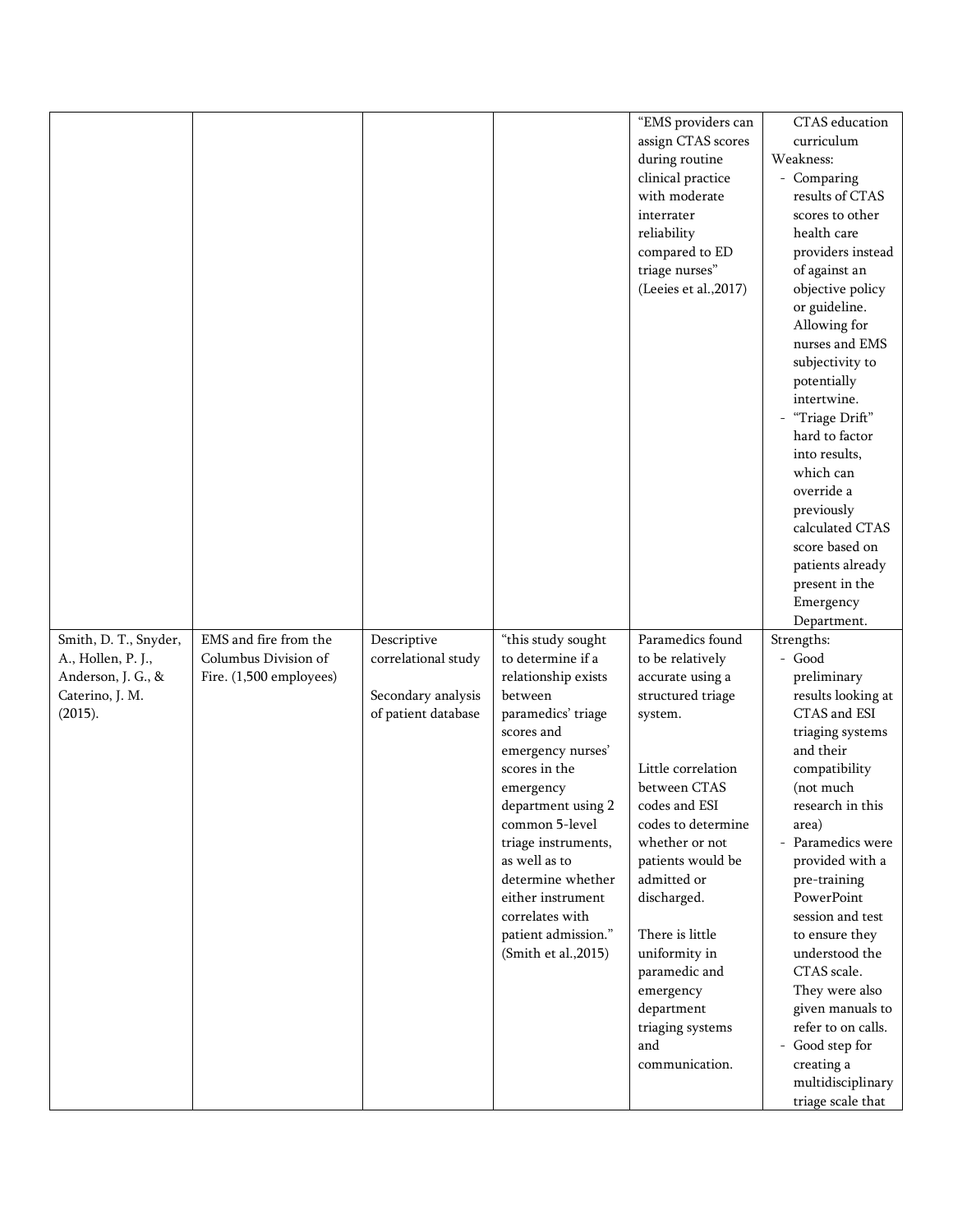|  |  | both paramedics                                        |
|--|--|--------------------------------------------------------|
|  |  | and ED nurses                                          |
|  |  | can use                                                |
|  |  | Weakness:                                              |
|  |  | - localized in                                         |
|  |  | Columbus Ohio,                                         |
|  |  | hard to make                                           |
|  |  | generalizations                                        |
|  |  | off such a small                                       |
|  |  |                                                        |
|  |  | group.<br>- Small sample                               |
|  |  | sizes in CTAS 1,                                       |
|  |  | CTAS2 / ESI 1,                                         |
|  |  | ESI 5 categories                                       |
|  |  | - Potential for                                        |
|  |  | paramedics and                                         |
|  |  |                                                        |
|  |  | nurses to                                              |
|  |  | communicate                                            |
|  |  | their CTAS and                                         |
|  |  | ESI codes when                                         |
|  |  | offloading                                             |
|  |  | patients causing                                       |
|  |  | skewed data.                                           |
|  |  | - Different                                            |
|  |  | training                                               |
|  |  | methods, some                                          |
|  |  | received live                                          |
|  |  | training which                                         |
|  |  | could skew                                             |
|  |  | abilities of some                                      |
|  |  | of the                                                 |
|  |  | paramedics in                                          |
|  |  | the study.                                             |
|  |  | - Call fatigue hard                                    |
|  |  | to factor for,                                         |
|  |  | paramedics may                                         |
|  |  | just "enter a                                          |
|  |  | $\mbox{number}^{\rm o}$ for                            |
|  |  | CTAS codes                                             |
|  |  | instead of                                             |
|  |  | putting real                                           |
|  |  | thought into the $% \left\vert \psi _{n}\right\rangle$ |
|  |  | process                                                |
|  |  | - Lost over $6000$                                     |
|  |  | cases that could                                       |
|  |  | have skewed the                                        |
|  |  | results                                                |

# Comments:

Most of the studies found were based on Emergency Department nurses triage rating of a patient and seeing if there was a high degree of interrater reliability between them